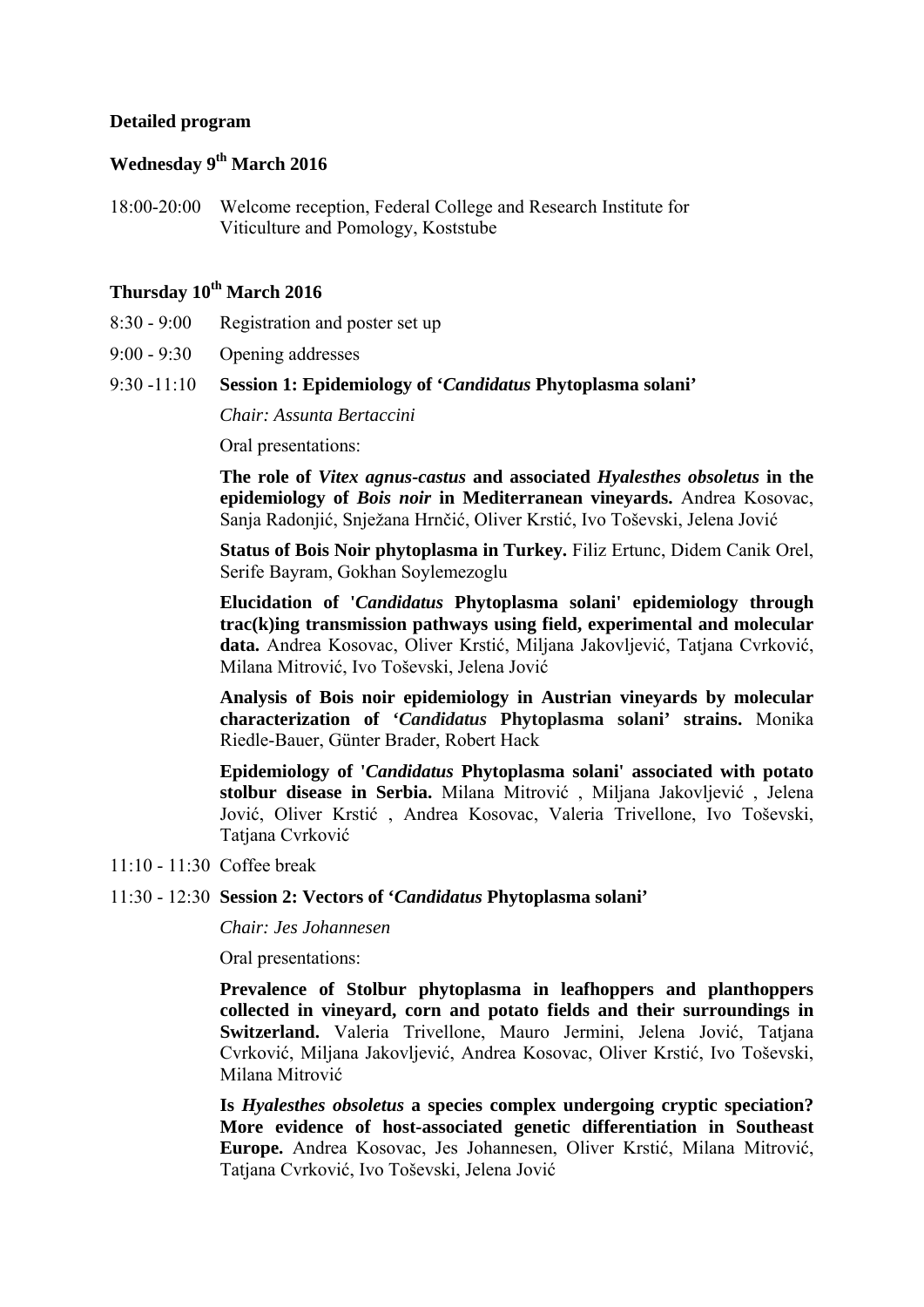**Potential role of** *Reptalus panzeri* **as a vector of Bois noir in Germany.**  Friederike Lang, Maria Kölber, Rita Elek, Yvonne Kappel, Dunja Kröhner,Jes Johannesen, Michael Maixner

- 12:30 13:00 Poster Session (short oral presentations)
- 13:00 14:30 Lunch at the Federal College and Research Institute for Viticulture and Pomology
- 14:30 -16:30 Guided bus tour to Vienna City center
- 16:30 17:30 Free time at Vienna city centre
- 17:30- 19:00 Technical tour to Schlumberger Kellerwelten (sparkling wine cellar), departure by bus from Vienna city centre
- 19:00 22:00 Conference dinner at Schlumberger Kellerwelten at the invitation of Federal Minister Andrä Rupprechter

### **Friday 11th March 2016**

## 9:00-10:40 **Session 3: Characterization of '***Candidatus* **Phytoplasma solani'**

*Chair: Xavier Foissac* 

Oral presentations:

*Stamp* **gene as the highly discriminative marker for assessment of BN variability in Croatia.** Jelena Plavec, Željko Budinšćak, Ivana Križanac, Dijana Škorić, Martina Šeruga Musić

**New '***Candidatus* **Phytoplasma solani' strains associated with bois noir disease in** *Vitis vinifera* **L. cultivars in Georgia.** Fabio Quaglino, David Maghradze, Paola Casati, Nona Chkhaidze, Osvaldo Failla, Piero Attilio Bianco

**Multigene characterization of '***Candidatus* **phytoplasma solani' strains infecting pepper, celery and maize in Bosnia and Herzegovina.** Duška Delić, Nicoletta Contaldo, Biljana Lolić, Đorđe Moravčević, Drago Milošević, Assunta Bertaccini

**Multilocus sequence analysis as a powerful tool to monitor molecular epidemiology of '***Candidatus* **Phytoplasma solani' at vineyard scale.** Sergio Murolo, Gianfranco Romanazzi

**Characterization of '***Candidatus* **phytoplasma solani' strains from grapevines,** *Hyalesthes obsoletus***, reference strains in periwinkle and in colonies.** Nicoletta Contaldo, Yuri Zambon, Samantha Paltrinieri, Nicola Mori, Jelena Mitrovic, Bojan Duduk, Assunta Bertaccini

10:40 - 11:00 Coffee break

#### 11:00 - 12:00 **Session 4: Plant pathogen interactions and control strategies**

*Chair: Gianfranco Romanazzi* 

Oral presentations: